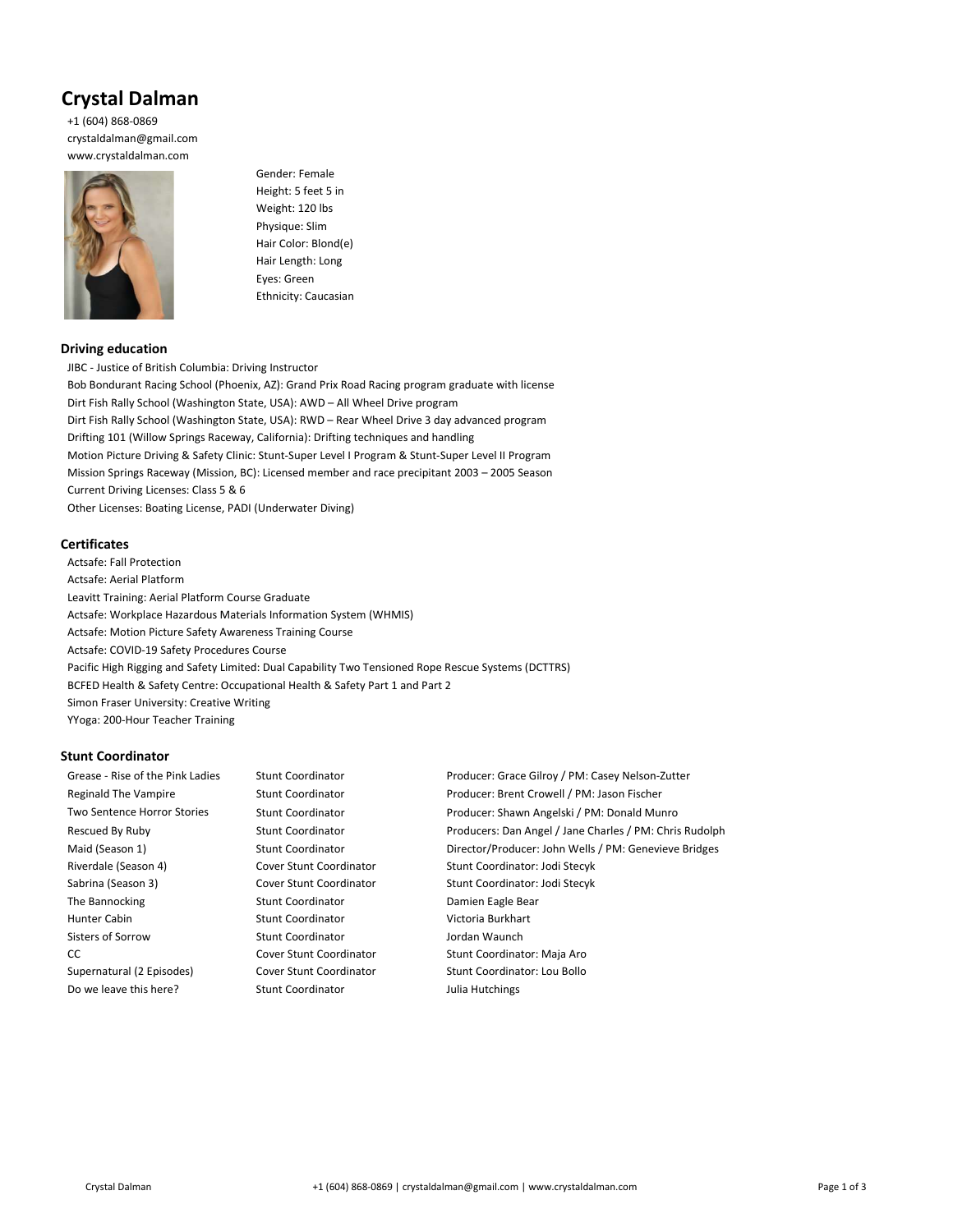#### Stunts

Tin Man **Notain Communist Communist Communist Communist Communist Communist Communist Communist Communist Communist Communist Communist Communist Communist Communist Communist Communist Communist Communist Communist Commun** 

Kung Fu **Stunt Driver** Communications Communications Communications Communications Communications Communications Communications Communications Communications Communications Communications Communications Communications Comm Snowpiercer ND Stunt Performer Rick Pearce Resident Alien (Season 1 and 2) Stunt Driver Stunt Driver David Jacox Debris Stunt Double: Amanda C. Marier Jeff Aro Chilling Adventures of Sabrina ND Stunts Jodi Stecyk The Last Victim Stund Double: Ali Larter Bill Ferguson Motherland ND Stunts Ernest Jackson In Between Stunt Double: Harriet Dyer Llyod Cunningham/Melissa Stubbs Altered Carbon Stunt Double: Madchen Amick Larry Lamb Riverdale ND Stunts ND Stunts and American Stecyk Women on the Brink Stunt Double: Deb Howard Chad Sayn You me her Stunt Double: Priscilla Faia Randy Lee Wu Assassins **Stunt Double: Driver Many Stunt Double:** Driver Kimani Ray Smith Rabid Stunt Double: Laura Vandervoort Lauro Chartrand Good Boys **Stunt Driver** Cood Boys **Maja Aro** Legends **ND Stunts** ND Stunts **CONTERNATION** Arrow **ND Stunts** Rhys Williams / Eli Zagoudakis Rhys Williams / Eli Zagoudakis Lost in Space (Season 1,2 & 3) Stunt Driver / Stund Double Jeff Aro The X-Files Stunt Double Communications of the X-Files Stubbs Stunt Double The Man in the High Castle Stunt Double: Ann Magnusan Maja Aro IZombie Stunt Double/ND Stunts Ernest Jackson The Arrangement Stunt Double: Christine Evangelista Ed Anders Signed Sealed Delivered Stunt Double: Tammy Gillis Brett Armstrong A gift to Remember Stunt Double: Ali Liebert Chad Sayn Come and FInd Me Stunt Double: Annabelle Wallis Lauro Chartrand Somewhere Between Stunt Double: Rebecca Staab Randy Lee 1922 Stunt Double: Kaitlyn Bernard Ed Anders Psycho Wedding Crasher Stunt Double: Fiona Vroom Chad Sayn The Man of the HighCastle Stunt Double: Ann Magnuson Maja Aro Sleepwalking in Suburbia Stunt Double: Chad Sayn Dead of Summer Stunt Double: Jenna Berman Maja Aro Rabid Stunt Double: Laura Vandervoort Lauro Chartrand SuperGirl **ND Stunt Performer** Simon Burnett Supernatural (13 Seasons) Double: Various Lou Bollo Flash ND Stunts Chad Bellamy/Jon Kralt Garage Sale Mystery **Double:** Lori Loughlin Brett Armstrong Dead Rising Trevor Addie Stunt Zombie Trevor Addie Once Upon A Time (4 Seasons) Double: Jennifer Morrison Dave Hospes Once Upon A Time In Wonderland Double: Emma Rigby Gaston Morrison Bates Motel **Double:** Olivia Cooke **Dan Shea** Witches Of East End Stunt Actor Scott Ateah Stunt Actor Scott Ateah Motive **Double** Double **Double** Doug Chapman Tomorrow People **Conserverse Double: Sarah Clarke** Lloyd Adams The 100 **Double: Paige Turco** Marshall Virtue Primeval **Double:** Sara Canning Marshall Virtue Spiderman **ND Stunts (Driving, ND Stunts)** Andy & Vic Armstrong Plant Of The Apes ND Stunts ND Stunts Mike Mitchell The Twilight Saga – Eclipse **Double: Kristen Stewart** John Stoneham Jr. The Twilight Saga – New Moon Double: Kristen Stewart (Driving) J.J. Makaro Santa Baby **Double: Jenny McCarthy** Guy Bews Into The Blue 2 Double: Laura Vandervoort Brock Little This Means War North Communist Communist Communist Marny Eng Narny Eng The Last Rites Of Ransom Pride Double: Lizzy Caplan/Cote DePablo Tom Glass 2012 **ND Stunts ND Stunts COLL John Stoneham Jr.** Hybrid Double: Shannon Beckner Richard Burden / Dave Hospes Watchmen ND Stunts ND Stunts Doug Chapman Night Of The Museum ND Stunts ND Stunts J.J. Makaro Viper Double: Tara Reid Marshall Virtue